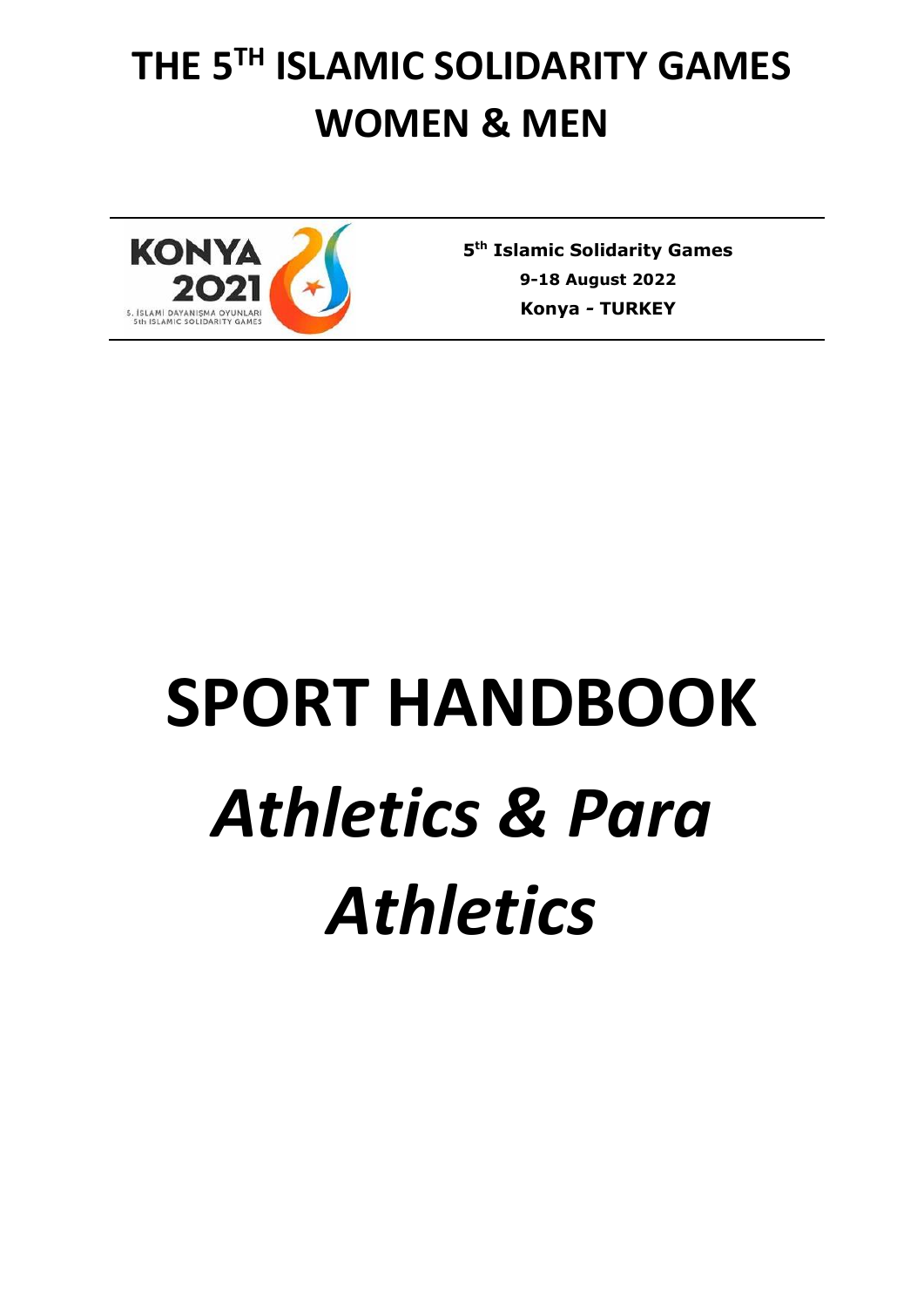## **Introduction**

| <b>Title</b>                        | <b>Sport Handbook-Athletics</b>                                                                                          |
|-------------------------------------|--------------------------------------------------------------------------------------------------------------------------|
| Abstract                            | This document provides a summary of the competition requirements<br>and technical guidelines for Athletics competitions. |
| <b>Version</b>                      | 1.3                                                                                                                      |
| Date of Issue                       | 14.01.2022                                                                                                               |
| <b>Status</b>                       | <b>Final Version</b>                                                                                                     |
| <b>Document Owner</b>               | Halis Yunus ERSOZ                                                                                                        |
| <b>Name of Organizer</b>            | <b>Fatih UYSAL</b>                                                                                                       |
| <b>Name of Issuing Organization</b> | <b>TISGOC</b>                                                                                                            |
| Category                            | Sport Technical                                                                                                          |
| <b>Access Restrictions</b>          | <b>TISGOC UNCLASSIFIED</b>                                                                                               |

## **Handbook Revision Review**

| <b>Version</b> | Date       | <b>Author</b>                       | <b>Summary Flow</b>            |
|----------------|------------|-------------------------------------|--------------------------------|
| 1.0            | 08.10.2021 | <b>Turkish Athletics Federation</b> | First Draft                    |
| 1.1            | 12.11.2021 | Sports Directorate                  | General comments and revisions |
| 1.2            | 17.12.2021 | <b>ISSF</b>                         | General comments and revisions |
| 1.3            | 24.01.2022 | International Athletics Federation  | <b>Final Version</b>           |

## **Abbreviations and Terminology**

| <b>Title</b>                                          | <b>Abbreviation</b> | <b>Notes</b> |
|-------------------------------------------------------|---------------------|--------------|
| <b>Islamic Solidarity Sports Federation</b>           | <b>ISSF</b>         |              |
| Turkish Islamic Solidarity Games Organizing Committee | <b>TISGOC</b>       |              |
| 5th Konya Islamic Solidarity Games                    | <b>KONYA 2021</b>   |              |
| National Olympic Committee                            | NOC.                |              |
| <b>Turkish Athletic Federation</b>                    | <b>TAF</b>          |              |
| World Athletics Federation                            | <b>WA</b>           |              |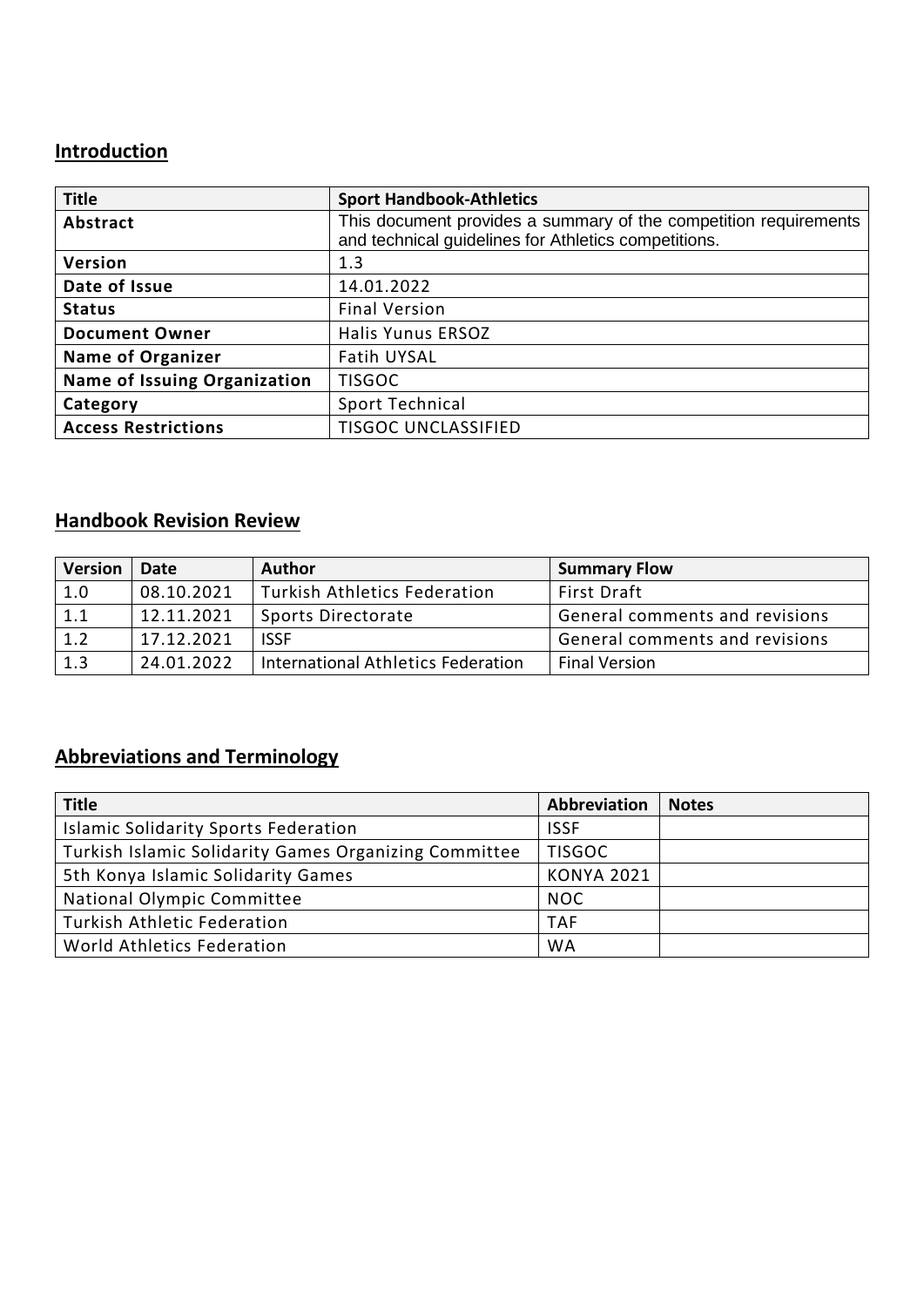## **TECHNICAL RULES**

## **1.COMPETITION RULES AND REGULATIONS**

**1.1.** The Athletics competitions at the 5<sup>th</sup> Islamic Solidarity Games (Konya 2021) will be conducted in accordance with the World Athletics (WA) Competition and Technical Rules 2021-2022 version. In case of any controversy over the interpretation of the rules, the English version of the WA rules will be considered binding. Issues not covered by the regulations will be dealt with as below.

**1.2** For technical issues, the decisions of the appointed Technical Delegates are binding.

**1.3** For general issues, ISG Basic Regulations, General Rules and this Technical Handbook should be consulted.

## **2. COMPETITION MANAGEMENT**

## **Athletics**

**2.1** Competitions will be organized by TISGOC, under the authority of the ISSF, in conformity with WA Rules and Regulations and under the supervision of the Technical Delegates.

**2.2** TISGOC will request to the WA to appoint one (1) Technical Delegate.

**2.3** The WA upon the request of the Organizing Committee will designate:

 **2.3.1** Three (3) members of the Jury of Appeal, consisting of suitably experienced members.

 **2.3.2** Ten (10) International Technical Officials (ITOs), one of whom will be appointed as Chief ITO.

 **2.3.3** One (1) International Starter (IS), who will be a member of the WA Panel.

 **2.3.4** One (1) International Photo Finish Judge (IPFJ), who will be a member of the WA Panel

 **2.3.5** Four (4) International Race Walking Judge (IRWJ), who will be a member of the WA & EA Panel

 **2.3.6** One (1) English-speaking Announcer (subject to confirmation).

**2.4** Turkish Athletics Federation will appoint suitably qualified National Referees, Judges and other Technical Officials.

## **3. LOCATION AND COMPETITON SCHEDULE**

**3.1** The Athletics competitions will be held in Konya Athletic Field between 8-13 August 2022. **3.2** Training venues will be prepared for the participating teams according to a schedule organized by the Organizing Committee and distributed prior to participation.

## **4. TECHNICAL MEETING**

**4.1** The Athletics Technical Meeting will be held on 7 August 2022. The venue and time of the meeting will be confirmed in due course.

**4.2** The meeting will be attended by:

- \* Technical Delegates
- \* Technical Officials
- \* Competition management

\* Two members of each participating team (Team Leader, coach and if needed interpreter)

## **5. COMPETITION AND PARTICIPATION**

**5.1** The National Federation must be affiliated to the WA.

**5.2** Athletes aged 16 and 17 years on 31 December (born in 2005 or 2006) of the year of Athletics competition can compete in any event except the throwing events, 10,000m Half Marathon and the Race Walkings. There is no age restriction in Para Athletics competitions. **5.3** Athletes must hold the nationality of the country in which the NOC is registered. For participation, only individual passports will be used as the official document of the athlete. **5.4** Athletics athletes must be registered with the WA.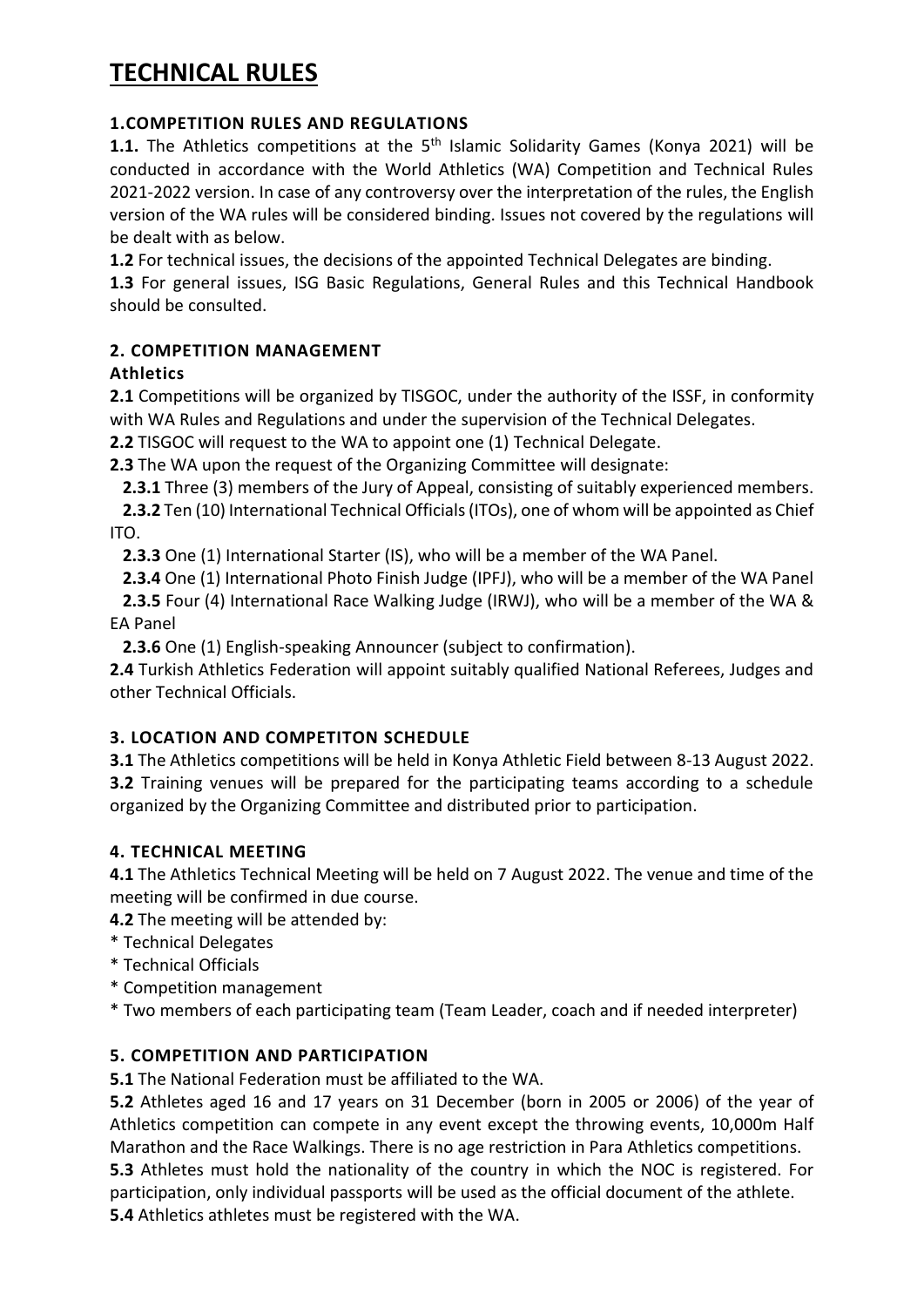**5.5** Individual competitions: Each NOC is permitted to participate with a maximum of two (2) athletes per individual competition, to a maximum of 40 athletes in total, for both men's and women's medal competitions. A competitor can take part in any number of competitions, subject to the maximum permitted number.

**5.6** Team competitions: Each NOC is permitted to participate with one team per relay with four (4) athletes per relay team. An NOC can participate with up to six (6) athletes per relay team. However, these must include the athletes already participated in the corresponding individual competitions (100m and 400m) and will automatically count towards the team.

**5.7** It should be noted that for Athletics there are no pre-qualification standards other than the maximum number of permitted participations.

**5.8** Each athlete can take part in a maximum of three events of which at least one must be a relay-race.

**5.9** Competition events are as follows:

#### **ATHLETICS**

|                | <b>Men</b>   | Women        |
|----------------|--------------|--------------|
| 1              | 100m         | 100m         |
| 2              | 200m         | 200m         |
| 3              | 400m         | 400m         |
| 4              | 800m         | 800m         |
| 5              | 1500m        | 1500m        |
| 6              | 5000m        | 5000m        |
| $\overline{7}$ | 10000m       | 10000m       |
| 8              | 110m Hurdles | 100m Hurdles |
| 9              | 400m Hurdles | 400m Hurdles |

|                 | Men                  | Women                |  |
|-----------------|----------------------|----------------------|--|
| 10              | 3000m Hurdles        | 3000m Hurdles        |  |
| 11              | 4x100m Relay         | 4x100m Relay         |  |
| 12 <sup>2</sup> | 4x400m Relay         | 4x400m Relay         |  |
| 13              | High Jump            | High Jump            |  |
| 14              | Pole Vault           | Pole Vault           |  |
| 15              | Long Jump            | Long Jump            |  |
| 16              | <b>Triple Jump</b>   | Triple Jump          |  |
| 17              | <b>Shot Put</b>      | <b>Shot Put</b>      |  |
| 18              | Discus Throw         | Discus Throw         |  |
| 19              | <b>Hammer Throw</b>  | Hammer Throw         |  |
| 20              | <b>Javelin Throw</b> | <b>Javelin Throw</b> |  |
| 21              | <b>Half Marathon</b> | <b>Half Marathon</b> |  |
| 22              | 20km Race Walking    | 20km Race Walking    |  |
| 23              | 4x400m Mixed Relay   |                      |  |

## **6. COMPETITION FORMAT**

**6.1** Eliminations and Qualification: Eliminations and qualification will be organized in accordance with WA Technical Regulations TR20. Qualification standards will be set in accordance with the athletes' achieved results and records. The qualification standards for each competition will be announced during the Technical Meeting prior to the beginning of the competitions.

**6.2** The competition schedule will be finalized once athlete entries are received.

**6.3** Race Walking and Half Marathon competitions will be individual events, and there won't be team classification.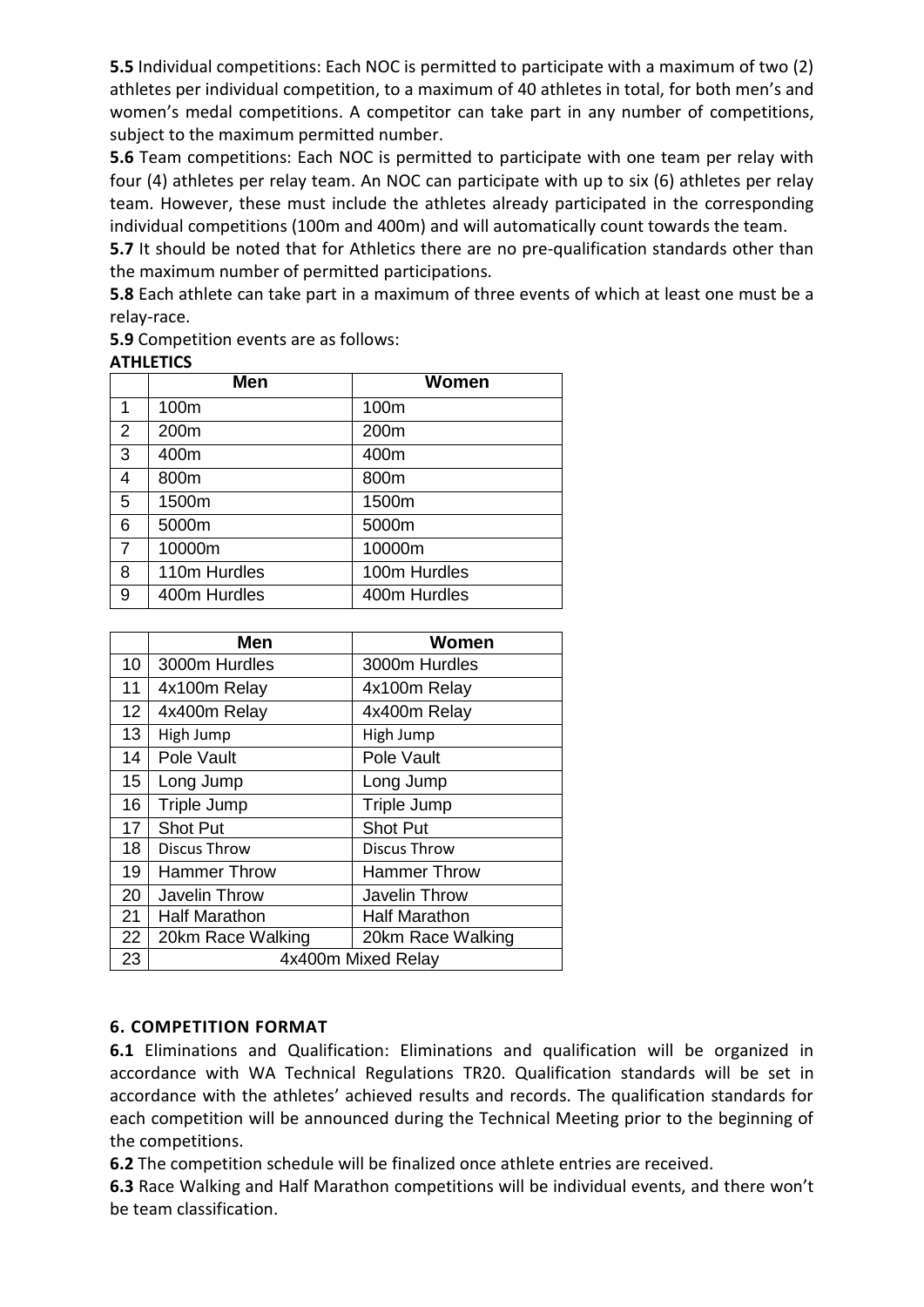## **7. COMPETITION SCHEDULE**

**7.1** Arrival of Caravans

**7.2** Athletics Technical Meeting on 07 August 2022

**7.3** Athletics Qualifications-Final competitions and Medal Ceremonies on 8-13 August 2022,

## **8. EQUIPMENT**

**8.1** The Organizing Committee will provide all competition equipment in accordance with the WA Competition and Technical Rules and Regulations.

**8.2** Athletes will use their own vaulting poles for pole vault.

**8.3** Personal throwing implements may be allowed, providing they have WA certification, they are on the official list and have been checked in accordance with the Technical Delegates' instructions. These implements must be available for use by the other participants until the end of the Final of that event.

## **9. CLOTHING**

**9.1** Competitors will wear the official Apparel of their teams in accordance with TR 5.1 of the WA Competition Rules.

**9.2** No form of advertising or publicity is permitted on athletes' clothing.

## **10. MEDALS, CERTIFICATES AND AWARD CEREMONY**

**10.1** Award ceremonies will be held directly following the end of each competition final. Winners will wear their training suits or the official Apparel of their National Olympic Committees.

**10.2** Winners of Athletics competitions will be awarded the following awards and certificates:

- \* The first place: a gold medal and certificate
- \* The second place: a silver medal and certificate
- \* The third place: a bronze medal and certificate
- \* The same will apply to relay events for all team members
- \* Athletes between the fourth and eighth places will be awarded certificates.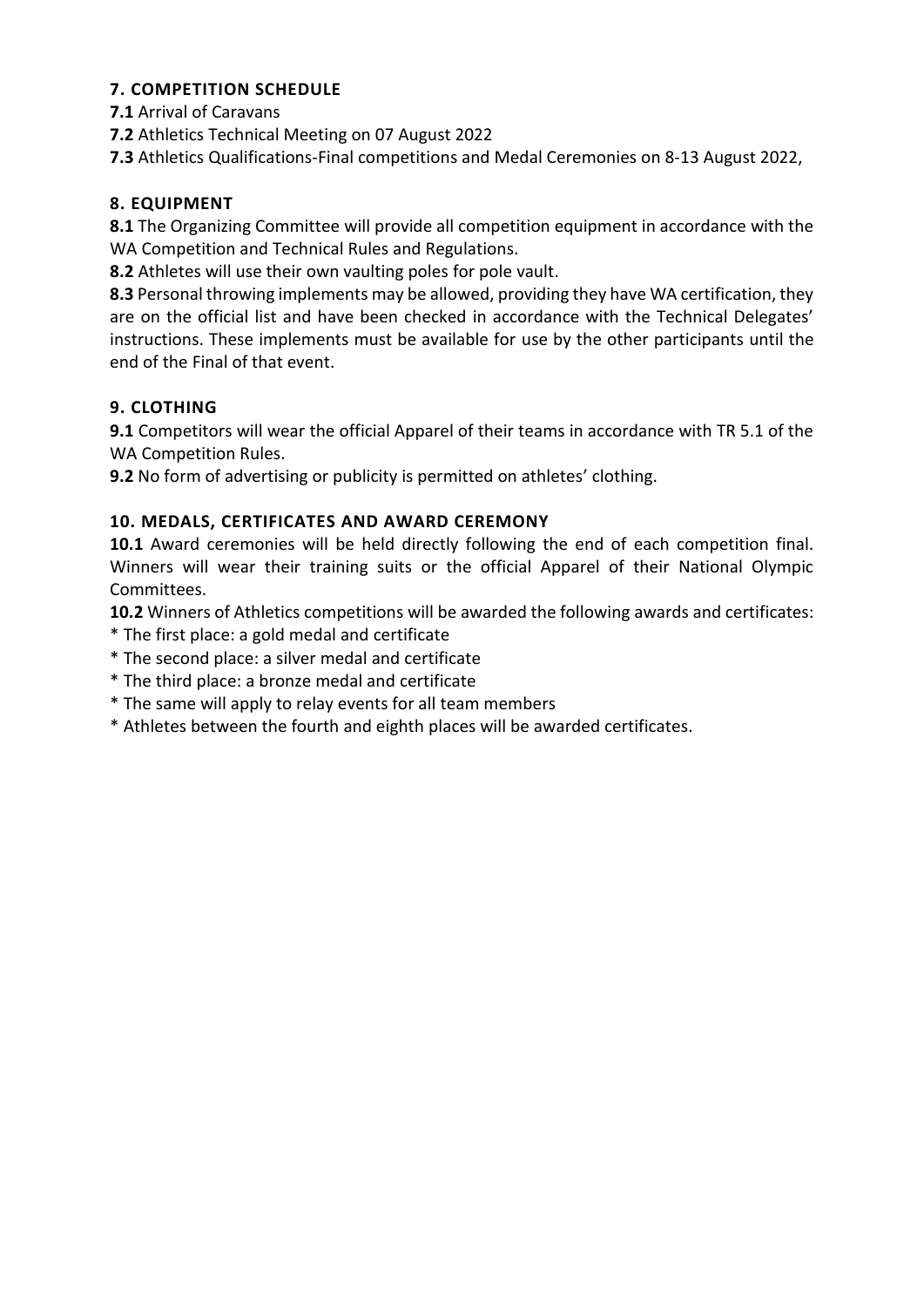## **Introduction**

| <b>Title</b>                        | <b>Sport Handbook- Para Athletics</b>                                                                                         |
|-------------------------------------|-------------------------------------------------------------------------------------------------------------------------------|
| Abstract                            | This document provides a summary of the competition requirements<br>and technical guidelines for Para athletics competitions. |
| Version                             | 1.3                                                                                                                           |
| Date of Issue                       | 14.01.2022                                                                                                                    |
| <b>Status</b>                       | <b>Final Version</b>                                                                                                          |
| <b>Document Owner</b>               | <b>Halis Yunus ERSOZ</b>                                                                                                      |
| <b>Name of Organizer</b>            | <b>Fatih UYSAL</b>                                                                                                            |
| <b>Name of Issuing Organization</b> | <b>TISGOC</b>                                                                                                                 |
| Category                            | Sport Technical                                                                                                               |
| <b>Access Restrictions</b>          | <b>TISGOC UNCLASSIFIED</b>                                                                                                    |

## **Handbook Revision Review**

| <b>Version</b> | Date       | <b>Author</b>                      | <b>Summary Flow</b>            |
|----------------|------------|------------------------------------|--------------------------------|
| 1.0            | 08.10.2021 | Turkish Sports Federation for the  | First Draft                    |
|                |            | <b>Physically Disabled</b>         |                                |
| 1.1            | 12.11.2021 | Sports Directorate                 | General comments and revisions |
| 1.2            | 17.12.2021 | <b>ISSF</b>                        | General comments and revisions |
| 1.3            | 24.01.2022 | International Paralympic Committee | <b>Final Version</b>           |

## **Abbreviations and Terminology**

| <b>Title</b>                                          | <b>Abbreviation</b> | <b>Notes</b> |
|-------------------------------------------------------|---------------------|--------------|
| <b>Islamic Solidarity Sports Federation</b>           | <b>ISSF</b>         |              |
| Turkish Islamic Solidarity Games Organizing Committee | <b>TISGOC</b>       |              |
| 5th Konya Islamic Solidarity Games                    | <b>KONYA 2021</b>   |              |
| National Olympic Committee                            | <b>NOC</b>          |              |
| National Paralympic Committee                         | <b>NPC</b>          |              |
| International Paralympic Committee                    | <b>IPC</b>          |              |
| <b>Turkish Athletic Federation</b>                    | <b>TAF</b>          |              |
| World Athletics Federation                            | <b>WA</b>           |              |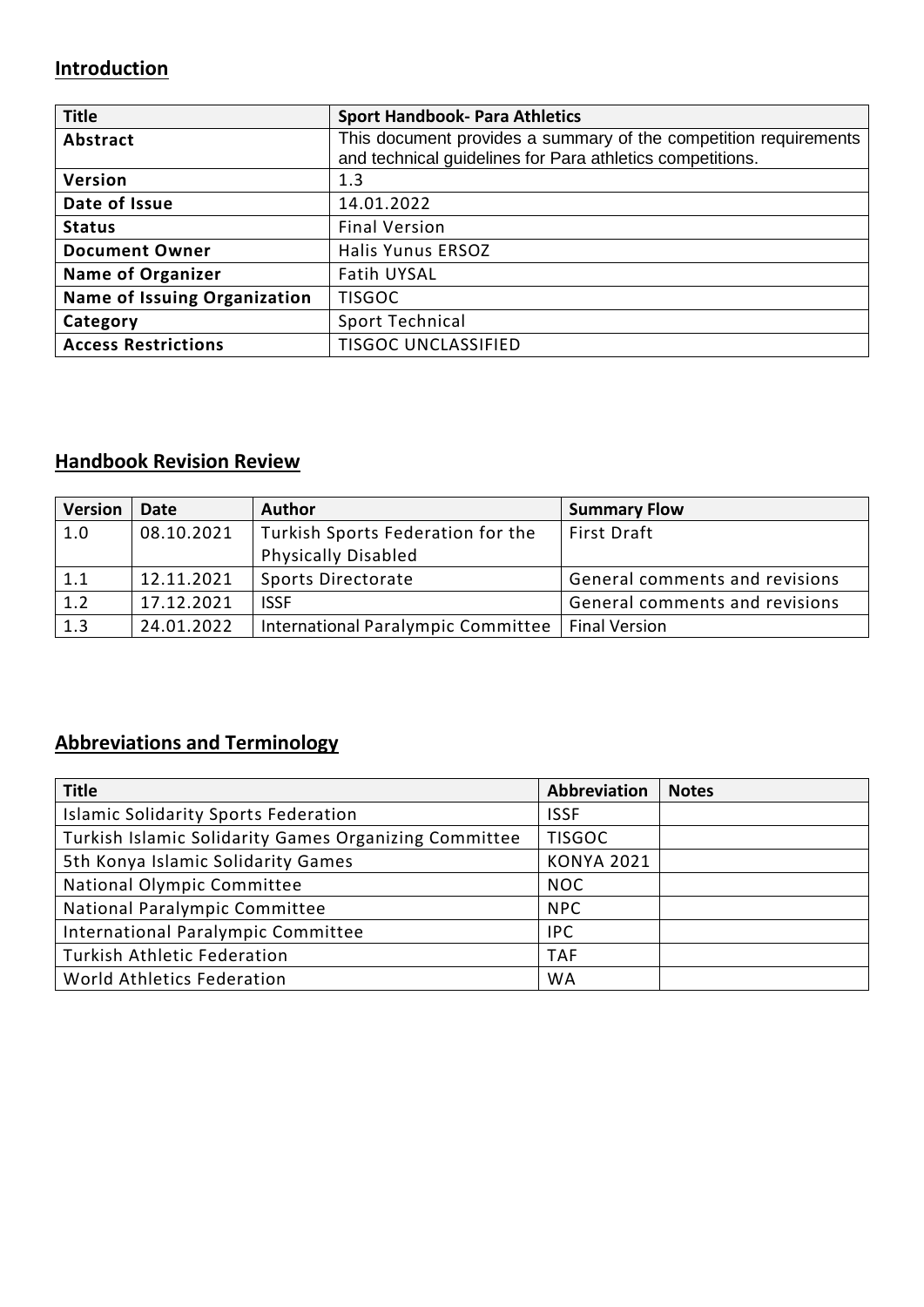## **TECHNICAL RULES**

## **1.COMPETITION RULES AND REGULATIONS**

**1.1.** The Para Athletics competitions at the 5<sup>th</sup> Islamic Solidarity Games (Konya 2021) will be conducted in accordance with the World Athletics (WA) and International Paralympic Committee (IPC) Competition and Technical Rules 2020-2021 version. In case of any controversy over the interpretation of the rules, the English version of the WA rules will be considered binding. Issues not covered by the regulations will be dealt with as below.

**1.2** For technical issues, the decisions of the appointed Technical Delegates are binding.

**1.3** For general issues, ISG Basic Regulations, General Rules and this Technical Handbook should be consulted.

## **2. COMPETITION MANAGEMENT**

**2.1** Competitions will be organized by TISGOC, under the authority of the ISSF, in conformity with IPC-WA Rules and Regulations and under the supervision of the Technical Delegates.

**2.2** TISGOC will request to the WA to appoint one (1) Technical Delegate.

**2.3** The IPC or WA upon the request of the Organizing Committee will designate:

 **2.3.1** Three (3) members of the Jury of Appeal, consisting of suitably experienced members.

 **2.3.2** Ten (10) International Technical Officials (ITOs), one of whom will be appointed as Chief ITO.

 **2.3.3** One (1) International Starter (IS), who will be a member of the WA Panel.

 **2.3.4** One (1) International Photo Finish Judge (IPFJ), who will be a member of the WA Panel

 **2.3.5** Four (4) International Race Walking Judge (IRWJ), who will be a member of the WA & EA Panel

 **2.3.6** One (1) English-speaking Announcer (subject to confirmation).

**2.4** Turkish Athletics Federation and Turkish Sports Federation for the Physically Disabled will appoint suitably qualified National Referees, Judges and other Technical Officials.

## **3. LOCATION AND COMPETITON SCHEDULE**

**3.1** The Para Athletics competitions will be held in Konya Athletic Field on 11 August 2022. **3.2** Training venues will be prepared for the participating teams according to a schedule organized by the Organizing Committee and distributed prior to participation.

## **4. TECHNICAL MEETING**

**4.1** Para Athletics Technical Meeting will be held on 10 August 2022. The venue and time of the meeting will be confirmed in due course.

**4.2** The meeting will be attended by:

- \* Technical Delegates
- \* Technical Officials
- \* Competition management
- \* Two members of each participating team (Team Leader, coach and if needed interpreter)

## **5. COMPETITION AND PARTICIPATION**

**5.1** The National Federation must be affiliated to the IPC-WA.

**5.2** Athletes aged 16 and 17 years on 31 December (born in 2005 or 2006) of the year of Athletics competition can compete in any event except the throwing events, 10,000m Half Marathon and the Race Walkings. There is no age restriction in Para Athletics competitions.

**5.3** Athletes must hold the nationality of the country in which the NPC is registered. For participation, only individual passports will be used as the official document of the athlete. **5.4** Para athletes must be registered with the IPC.